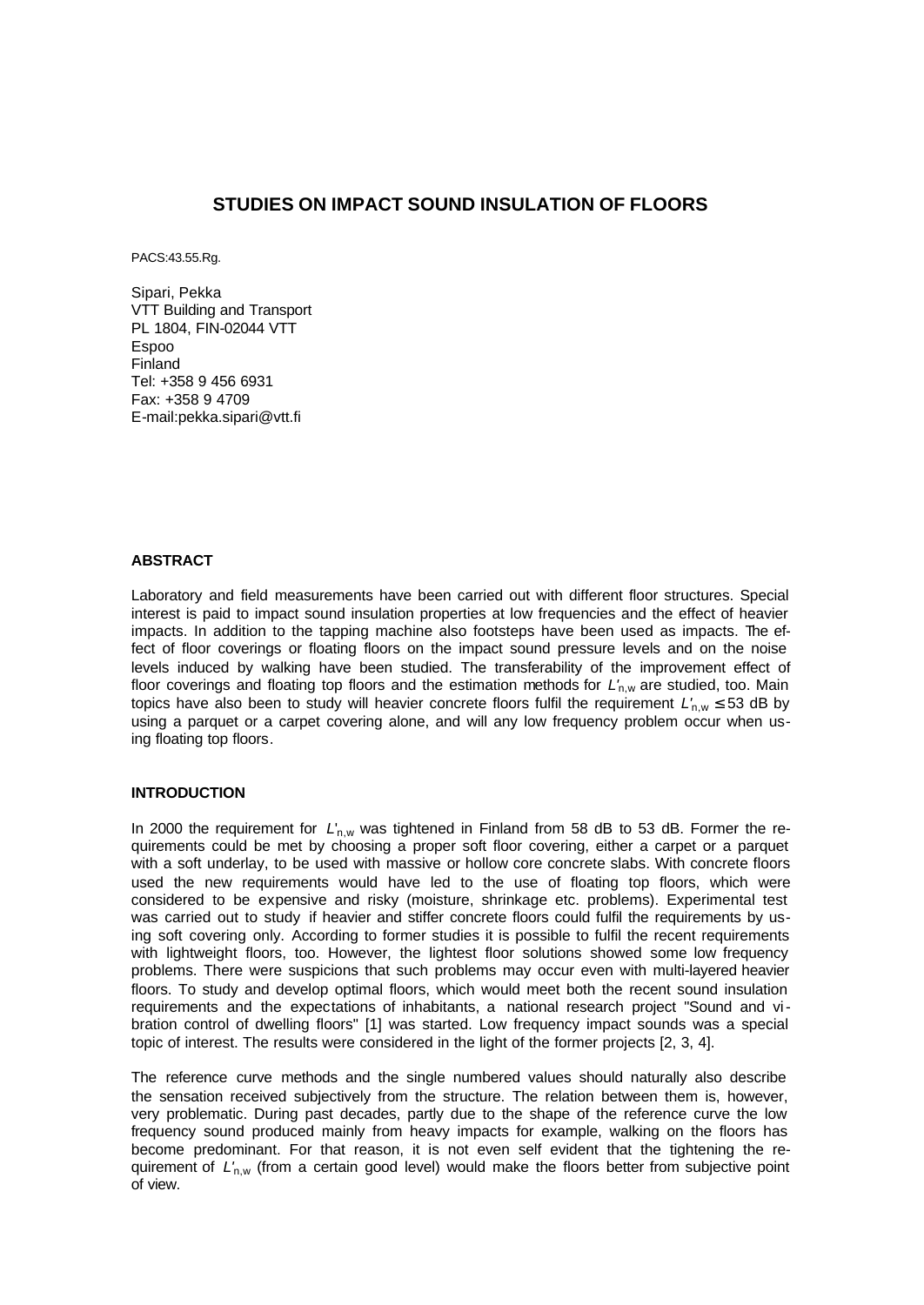### **TESTS AND TEST ARRANGEMENTS**

Different floor structures (wooden, steel, both lightweight and semiweight) have lately been topic of many research projects in Finland [2, 3, 4]. Most recently especially impact sound insulation properties of concrete slabs (Table 1) has also been studied [1] to find out the differences between different type of concrete floors. The improvement effects of floating top floors or coverings are assessed and compared (Table 2). In addition to laboratory measurements sound insulation measurements have for control purposes also been carried out in some field targets. Measurements and rating have been carried out according to ISO standards [5]. In addition to the standard tapping machine tests also walking tests have been carried out. In walking tests a male person (weight 90 kg) walked on the slab without shoes and the sound pressure levels beneath the slab were recorded. Tapping machine measurements have been carried out from the frequency of 20 Hz, because it was interesting to compare the results with those received from walking tests (20 to 1,000 Hz).

| <b>Floor</b>                                              | Code             |
|-----------------------------------------------------------|------------------|
| 160 mm thick laboratory concrete slab                     | C <sub>160</sub> |
| 320 mm hollow core slab (c. 530 kg/m <sup>2</sup> )       | <b>H320H</b>     |
| 265 mm hollow core slab (c. 380 kg/m <sup>2</sup> )       | H <sub>270</sub> |
| 265 mm hollow core slab + 60 mm conc. cast (c. 530 kg/m2) | H270+60          |
| composite floor with steel beams + concrete ceiling       | <b>CSB</b>       |
| wooden floor (with beams)                                 | w                |

| Table 2. Floating top floors and coverings on concrete floors (laboratory tests) [1]. |  |  |  |  |
|---------------------------------------------------------------------------------------|--|--|--|--|
|                                                                                       |  |  |  |  |

| <b>Top floor/Covering</b> | <b>Specification</b>                              | Code            |
|---------------------------|---------------------------------------------------|-----------------|
| Floating concrete floor   | 60 mm concrete on 30 mm wool                      | CW <sub>1</sub> |
|                           | 60 mm conc. on 30 mm EPS, elasticised polystyrene | <b>CE</b>       |
| Floating board floor      | Two gypsum boards (2x15) on 30 mm wool            | GW <sub>2</sub> |
|                           | 22 mm gypsum bonded fibre board on 30 mm EPS      | <b>SE</b>       |
| Lifted floor              | three types, not specified her precisely          | IF1, 2 and 3    |
|                           | type 3, with parquet (soft underlay)              | IF3P            |
| Parquet covering          | 14 mm parquet + soft underlay                     |                 |
|                           | 14 mm parquet + fibreboard underlay               | P <sub>2</sub>  |
| Carpet covering           | Soft carpet                                       |                 |

### **RESULTS AND DISCUSSION**

### **Airborne and impact sound insulation**

The weighted airborne sound reduction index  $R_w$  (or  $R'_w$ ) and the weighted normalised impact sound pressure level *L*n,w (or *L'*n,w) of floors both spectrum adaptation terms in laboratory and in the field are presented in Tables 3 and 4. The buildings measured in the field were normal concrete frame buildings (in the field receiving room volume was normally about 25-50 m<sup>3</sup>).

It can be seen that in laboratory the airborne sound insulation of hollow core slabs having weight about 530 kg/m<sup>2</sup> is 2 to 3 dB better than hollow core slab floor having weight about 380 kg/m<sup>2</sup>. Respectively, the impact sound insulation is about 1 to 6 dB better (lower  $\breve{L}_{\sf n,w}$ ). The hollow core slab with a weight 530 kg/m<sup>2</sup> is better than hollow core slab floor having the same weight, but the mass of which has been added by concrete cast. This is evidently due to the greater stiffness of the former. It may be supposed that differences noticed in laboratory tests are of same magnitude in practice, too (in the same circumstances and with same top floor structures or coverings).

In laboratory the weighted airborne sound reduction index  $R_w$ ) of hollow core concrete bare floors  $(2380 \text{ kg/m}^2)$  is greater than 56 dB. According to laboratory and field measurements (see Tables 3 and 4) a parquet covering may impair the airborne sound insulation of a concrete floor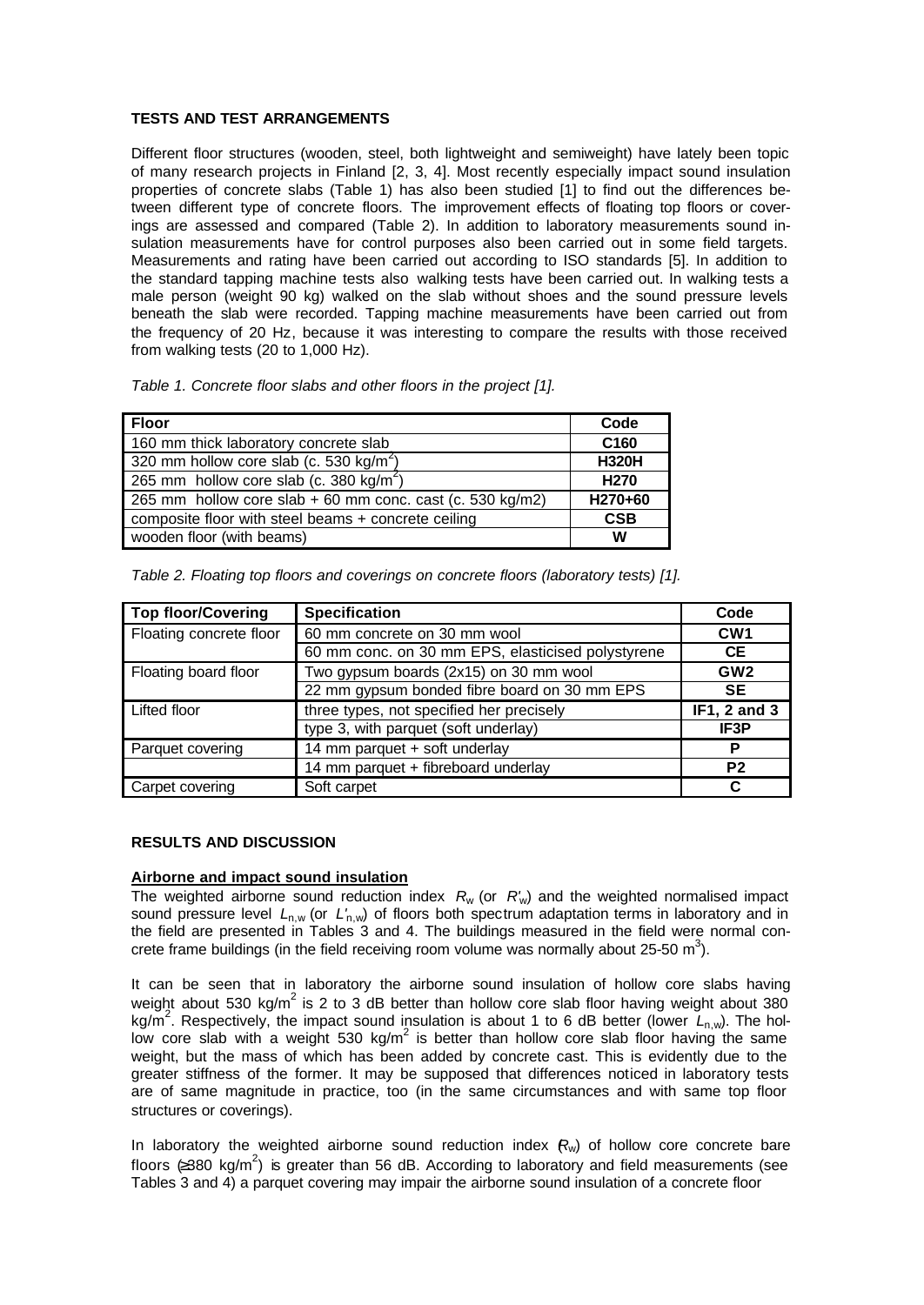| Floor                   | <b>Floating floor</b> | Code              | <b>Sound insulation</b> |                |               |              |                |                 |  |
|-------------------------|-----------------------|-------------------|-------------------------|----------------|---------------|--------------|----------------|-----------------|--|
|                         | or covering           |                   |                         | Airborne sound |               | Impact sound |                |                 |  |
|                         |                       |                   | $R_{w}$                 | $\mathcal{C}$  | $C_{50-3150}$ | $L_{n,w}$    | $C_1$          | $C_{1,50-2500}$ |  |
| $C$ 160                 | Bare floor            | <b>Bare</b>       | 52                      | $-1$           | $-1$          | 77           | $-10$          | $-10$           |  |
|                         | Conc. 60+wool 1       | CW <sub>1</sub>   |                         |                |               | 46           | 0              | $\overline{2}$  |  |
|                         | Conc. 60+EPS          | <b>CE</b>         | 59                      | $-2$           | $-2$          | 49           | 0              | 3               |  |
|                         | Gypsumboard+wool 2    | GW <sub>2</sub>   | 61                      | $-2$           | $-2$          | 52           | 1              | $\overline{1}$  |  |
|                         | Board+EPS             | <b>SE</b>         |                         |                |               | 56           | $\overline{2}$ | $\overline{2}$  |  |
|                         | Parquet               | P                 | 49                      | $\mathbf 0$    | $\mathbf 0$   | 61           | 0              | $\mathbf 0$     |  |
|                         | Carpet                | $\overline{C}$    |                         |                |               | 59           | $\overline{0}$ | $\mathbf 0$     |  |
|                         | Lifted floor 3        | IF <sub>3</sub>   |                         |                |               | 53           | $\overline{2}$ | $\overline{c}$  |  |
|                         | former with parquet   | IF3P              |                         |                |               | 51           | 1              | $\overline{2}$  |  |
| <b>H320H</b>            | Bare floor            | <b>Bare</b>       | 59                      | $-1$           | $-1$          | 78           | $-14$          | $-14$           |  |
|                         | Parquet               | P                 |                         |                |               | 53           | 0              | 0               |  |
|                         | Carpet                | $\overline{C}$    |                         |                |               | 50           | $\overline{0}$ | $\overline{0}$  |  |
| <b>H270</b>             | Bare floor            | <b>Bare</b>       | 56                      | $-1$           | $-2$          | 82           | $-13$          | $-13$           |  |
|                         | Conc. 60 + wool 1     | CW <sub>1</sub>   |                         |                |               | 48           | $-7$           | $-1$            |  |
|                         | Conc. $60 + EPS$      | <b>CE</b>         | 60                      | -1             | -1            | 51           | $-5$           | $-1$            |  |
|                         | Gypsum boards+wool    | GW <sub>2</sub>   | 63                      | $-2$           | $-3$          | 48           | 1              | 3               |  |
|                         | Board+EPS             | <b>SE</b>         |                         |                |               | 54           | 1              | $\overline{2}$  |  |
|                         | Parquet               | P                 | 53                      | $-2$           | $-2$          | 57           | $\overline{0}$ | $\overline{0}$  |  |
|                         | Carpet                | $\mathsf{C}$      |                         |                |               | 56           | $-1$           | $-1$            |  |
|                         | Parquet+soft fibreb.  | P <sub>2</sub>    |                         |                |               | 53           | 1              | 1               |  |
|                         | Lifted floor 1        | IF <sub>1</sub>   | 61                      | $-1$           | $-1$          | 57           | 0              | $\mathbf 0$     |  |
|                         | Lifted floor 2        | IF <sub>2</sub>   | 62                      | $-1$           | $-1$          | 52           | $-1$           | 0               |  |
|                         | H270+60 Bare floor    | Bare              | 58                      | $-1$           | $-2$          | 81           | $-15$          | $-15$           |  |
|                         | Parquet               | P                 |                         |                |               | 54           | 0              | 0               |  |
|                         | Carpet                | $\mathsf C$       |                         |                |               | 54           | $-1$           | $-1$            |  |
| $\overline{\text{CSB}}$ | With tongued flooring | $\overline{\top}$ | 61                      | $-1$           | $-1$          | 53           | $\overline{2}$ | $\overline{2}$  |  |
| M                       | Bare floor            | Bare              | 56                      | -4             | $-5$          | 61           | 1              | $\overline{3}$  |  |
|                         | Gypsum boards+wool3   | CW <sub>3</sub>   | 65                      | -3             | $-4$          | 52           | 1              | 6               |  |
|                         | Former with laminate  | CW3+L             | 65                      | -3             | $-4$          | 50           | 1              | 10              |  |

*Table 3 .The airborne and impact sound insulation of floors (laboratory tests).*

by about 3 dB and it may cause some problems in practice. However, in former field measurements even 270 mm hollow core slab floors with parquet coverings have usually fulfilled the requirements (in the case of restricted flanking). So it can be estimated that the airborne sound insulation of hollow core concrete slab floors (especially with heavier ones) is in normal cases sufficient in respect to required  $R'_w \ge 55$  dB. Former field measurements show that a massive in situ cast concrete floor with thickness at least 200 mm fulfils normally also the requirement. According to former studies *R*w (or *R'*w) for usually used lightweight floors (with a floating top floor and a resiliently hanged ceiling) is at least 60 dB (greater than the required 55 dB) [2, 3, 4].

Several field measurements show, that with parquet or carpet covered 270 mm thick hollow core slabs (weight about 375 kg/m<sup>2</sup>) it is difficult to achieve the  $L'_{n,w} \leq 53$  dB in practice. This holds also for a 200 mm thick massive (in situ cast) concrete slabs, although in one control measurement (Table 4) the requirement was occasionally fulfilled. With floating top floors also these bare floors may be used. It can be estimated that with heavier hollow core concrete slabs (mass  $\geq$  500 kg/m<sup>2</sup>) or with at least 240 mm thick massive concrete floor the requirement for  $L_{n,w}$  is in normal cases (room volumes  $\leq 50 \text{ m}^3$ ) fulfilled by using soft floor coverings. Impact sound insulation in the laboratory and in the field for covered hollow core slabs are much alike, and it seems that they are more dependent on the room volume than on the flanking effects. With the tested wooden floor (with floating top floor part)  $L_{n,w}$  is 50 and 52 dB. In former studies with same type of wooden floors  $L'_{n,w}$  has been from 40 to 54 dB [2]. According to the former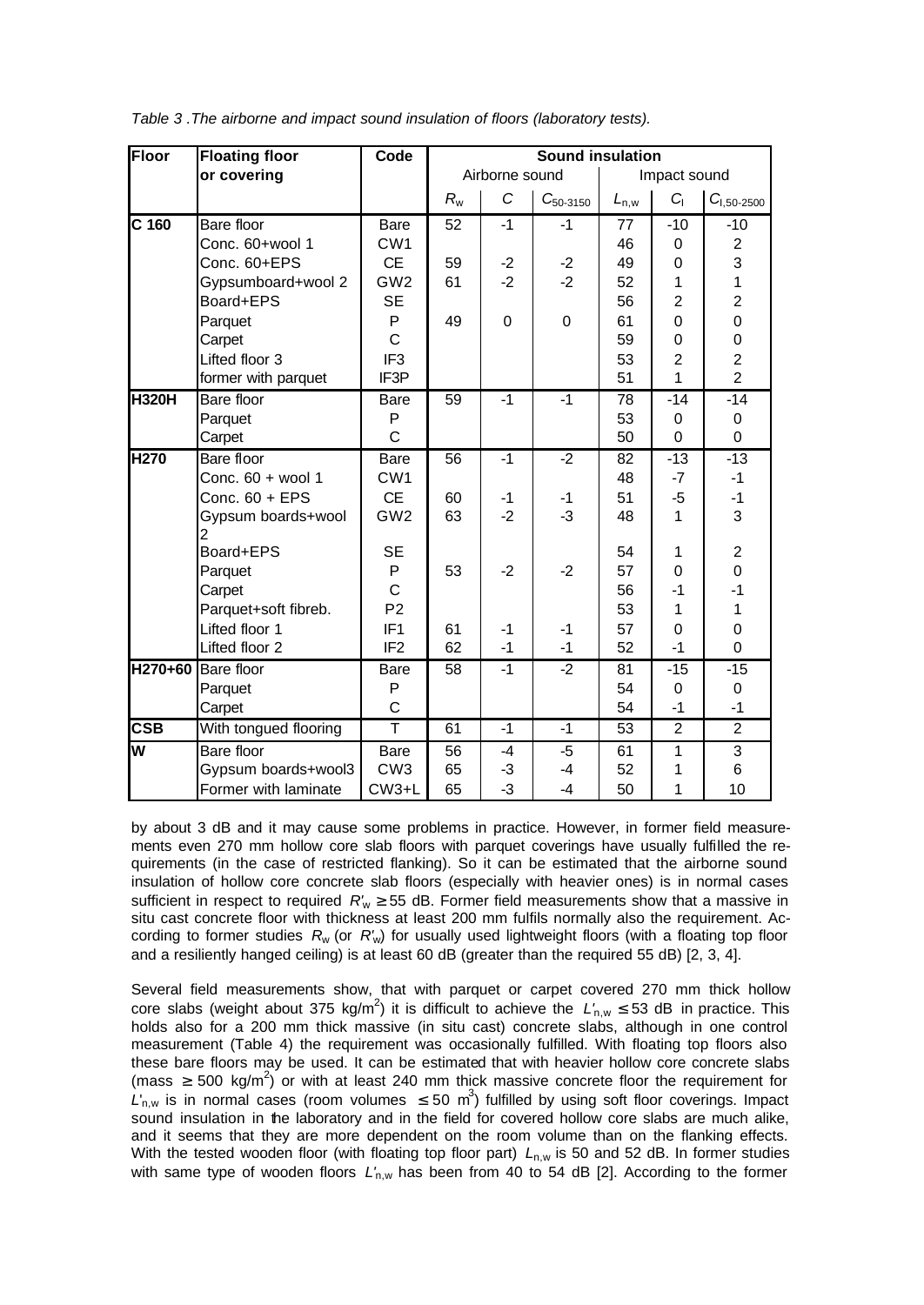results many wooden floors with resilient ceiling and floating top floor (especially, if mass is at least 150 kg/m<sup>2</sup>) meet the requirement  $L'_{n,w} \leq 53$  dB [2, 3].

| Floor        | <b>Cov./Top floor</b> |        |      |               | <b>Sound insulation</b> |          |                 |
|--------------|-----------------------|--------|------|---------------|-------------------------|----------|-----------------|
|              |                       | $R'_w$ | C    | $C_{50-3150}$ | $L'_{n,w}$              | G        | $C_{1,50-2500}$ |
| C200         | <b>Bare</b>           |        |      |               | 71                      | -12      | $-12$           |
|              | C                     |        |      |               | 49                      | 0        | 0               |
|              | P                     |        |      |               | 51                      | 0        | 0               |
|              | FF <sub>1</sub>       |        |      |               | 43                      | 3        | 5               |
| <b>H270</b>  | <b>IFS</b>            | 61     | $-2$ | $-2$          | 43                      | $\Omega$ | $\overline{c}$  |
|              | <b>IFW</b>            | 60     | $-2$ | $-2$          | 49                      |          | $\overline{2}$  |
| <b>H320H</b> | Bare                  | 57     | $-1$ | -1            | 76                      | $-15$    | $-15$           |
|              | C                     | 57     | $-1$ | -1            | 48                      | 0        |                 |
|              | P                     | 54     | -1   | -1            | 51                      | -1       | 0               |
| H320         | Bare                  |        |      |               | 80                      | $-15$    | $-15$           |
|              | С                     |        |      |               | 48                      | 0        | 0               |
|              | P                     |        |      |               | 51                      | $\Omega$ | 0               |
|              | FF <sub>2</sub>       |        |      |               | 42                      | 2        | 4               |
| <b>CW</b>    | Ρ                     | 60     | $-2$ | $-3$          | 52                      | $\Omega$ | 2               |
|              | С                     | 60     | -1   | $-2$          | 49                      | 0        | $\overline{2}$  |

*Table 4. The airborne and impact sound insulation of floors (field measurements). (C200 = a 200 mm concrete floor, CW = a composite wood/concrete floor, FF1 and FF2 = floating screed floors, IFS and IFW =lifted floors with wooden or steel beams).*

The spectrum adaptation terms for airborne insulation (C<sub>50-3150</sub>) for massive floors vary in laboratory from -3 to 0 dB (the same order in practice). . With a wooden floor the spectrum adaptation terms (*C*50-3150) vary in laboratory from -5 to -3 dB. For concrete floors with floating top floors spectrum adaptation terms for impact sound insulation *C*I,100-2500 are negative or near zero. *C*I,50- <sub>2500</sub> vary 1 to 3 dB in laboratory and 1 to 5 dB in practice. With covered concrete floor the both spectrum adaptation terms are near zero. It can be noticed that with some type of floating floors the proportion of low frequencies slightly increases. Generally, the use of any spectrum adaptation terms is not a very meaningful tool for classifying concrete floors or when the acceptability is considered. Former studies show that the spectrum adaptation term *C*<sub>I</sub> (*C*<sub>1,100-2500) with</sub> wooden floors varies from -2 to 2 dB and *C*<sub>1,50-2500</sub> from 0 to 7 dB (average 2.6 dB) in practice [3]. *L'*n,w + *C*I,50-2500 vary in practice between 47 to 58 dB [3]. It may be stated that a top floor on a wooden floor has only a limited influence on the impact sound insulation at low frequencies.

### **Reduction of transmitted impact noise (improvement of impact sound insulation)**

Weighted reductions of the transmitted impact noise Δ*L*w for floor coverings and top floors (according to ISO 140-8 and ISO 717-2 are presented in Table 5. For the sake of comparisons also the "real improvements" (received by substituting the values of  $L_{n,w(cov)}$  from the values of *L*n,w(noncov.) are presented in the parenthesis. Δ*L*w (ISO standards) varied from 15 to 30 dB.

The weighted reductions Δ*L*w (calculated with reference floor) vary up to 4 dB depending on the concrete floor type. However, reductions Δ*L*w by carpet and parquet coverings are nearly constant. The reductions Δ*L* by soft floor coverings and parquets (with soft underlay) represent also very well those reductions measured in the field (with small specimens) on hollow core slabs [6]. With many floor coverings the reductions Δ*L* may be transferred quite reliable from laboratory floor to other concrete floors in practice and predict *L'<sub>n,w</sub>* quite reliably.

For a 160 mm thick concrete floor Δ*L*w is nearly the same as the "real" reductions. This indicates that for solid concrete floors the shape of the impact sound pressure level curve is very much alike with that of a reference floor and that the prediction for *L*n,w (or *L*'n,w) could be based on Δ*L*<sup>w</sup> only. For hollow core slabs the respective values differ greatly from each other showing that the "slope" of impact sound pressure level of bare floors differs from that of a reference slab. Thus *L*n,w (or *L*'n,w) of slab floors cannot be predicted very reliably using directly Δ*L*w. For the most accurate estimation one need to transfer the reductions Δ*L* in third octave bands on bare floor.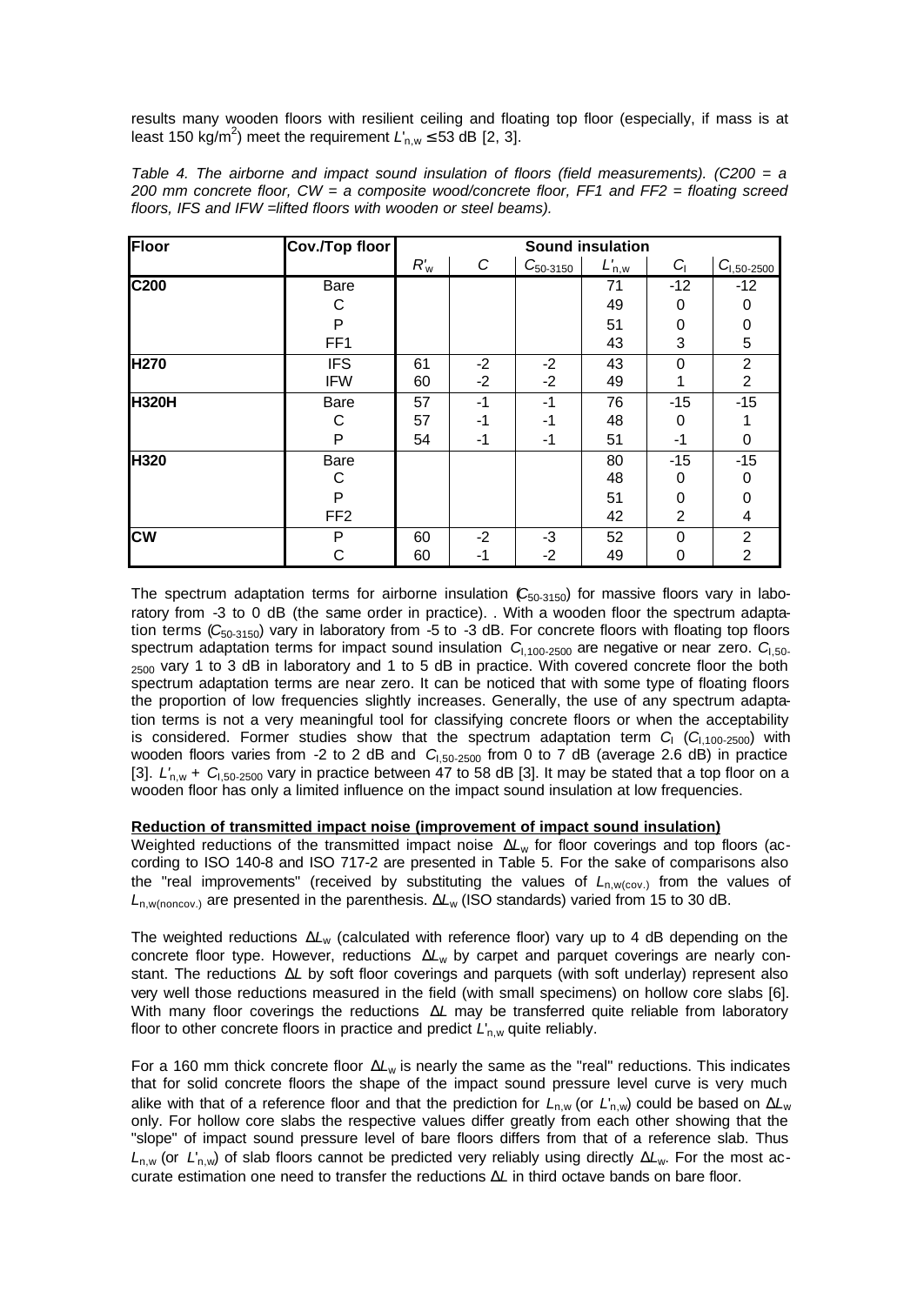*Table 5. Weighted reductions* Δ*L*w by *different top floors and floor coverings on different concrete floors in laboratory (calculated with reference floor). The values received directly from Ln,w(noncov.) - Ln,w(cov.) are presented in the parenthesis* 

| Top floor or cov.   | Code            | <b>Concrete floor type</b> |                  |              |         |  |  |  |  |  |
|---------------------|-----------------|----------------------------|------------------|--------------|---------|--|--|--|--|--|
| ٠                   |                 | C <sub>160</sub>           | H <sub>270</sub> | <b>H320H</b> | H270+60 |  |  |  |  |  |
| Concrete+wool       | CW <sub>1</sub> | 30(31)                     | 29 (34)          |              |         |  |  |  |  |  |
| Concrete+EPS        | <b>CE</b>       | 27 (28)                    | 23 (31)          |              |         |  |  |  |  |  |
| Gypsumb.+wool       | GW <sub>2</sub> | 25(25)                     | 22 (34)          |              |         |  |  |  |  |  |
| Boards+EPS          | <b>SE</b>       | 20 (21)                    | 16 (28)          |              |         |  |  |  |  |  |
| <b>Parquet</b>      | P               | 18 (16)                    | 16 (25)          | 16 (25)      | 17 (25) |  |  |  |  |  |
| Carpet              | C               | 19(18)                     | 19 (26)          | 19 (28)      | 19 (25) |  |  |  |  |  |
| <b>Lifted floor</b> | IF <sub>3</sub> | 23 (24)                    |                  |              |         |  |  |  |  |  |
| Former+parquet      | IF3P            | 25 (26)                    |                  |              |         |  |  |  |  |  |
| <b>Lifted floor</b> | IF <sub>1</sub> |                            | 15(25)           |              |         |  |  |  |  |  |
| <b>Lifted floor</b> | IF <sub>2</sub> |                            | 20(30)           |              |         |  |  |  |  |  |
| Parquet+fibreb.     | P <sub>2</sub>  |                            | 18 (29)          |              |         |  |  |  |  |  |

## **Walking tests**

The measured noise levels in laboratory on concrete floors are presented in Table 6. Tests showed that noise levels are greater in laboratory than in the field. Some other observations:

- footstep noise is in practice from 20 up to 25 dB (A) for the heavy concrete floors, from 25 up to 30 dB (A) for the floors  $( \geq 150 \text{ kg/m}^2)$  and from 30 up to 40 dB (A) for the lightest floors.
- a parquet covering reduces the noise level by 4 to 5 dB in laboratory (probably true in prac-
- tice)- effect of floating floors on the noise level is minor (some exceptions noticed in practise).
- obviously lifted floors do not increase the total noise level in practice. However they may increase noise levels of low frequencies-i.e. "thumps" may be heard perhaps more clearly.

*Table 6. A-weighted total noise level (in dB, 20 to 160 Hz), walking tests in laboratory.* 

| <b>Floor</b> |             |                 | Top floor or covering |                 |           |    |    |     |                 |                 |    |
|--------------|-------------|-----------------|-----------------------|-----------------|-----------|----|----|-----|-----------------|-----------------|----|
|              | <b>Bare</b> | CW <sub>1</sub> | CЕ                    | GW <sub>2</sub> | <b>SE</b> | Ρ  | C  | IF1 | IF <sub>2</sub> | IF <sub>3</sub> |    |
| C160         | 30          | 32              | 27                    | 30              | 27        | 25 | 27 |     |                 | 30              | 30 |
| H270         | 30          | 31              | 28                    | 31              | 29        | 26 | 31 | 39  | 34              |                 |    |
| <b>H320H</b> | 25          |                 |                       |                 |           | 21 | 23 |     |                 |                 |    |
| H270+60      | 28          |                 |                       |                 |           | 24 |    |     |                 |                 |    |
| <b>CSB</b>   | -           |                 |                       |                 |           |    |    |     |                 |                 | 34 |
| W            | 42          |                 |                       | 42              |           | 38 |    |     |                 |                 |    |



*Fig. 1 Av. reduction by a floating concrete floor on resilient wool layer. W = walker and T = tapping machine.* 



*Fig. 2 Av. reduction by a parquet with a soft underlay floors W = walker and T = tapping machine.*